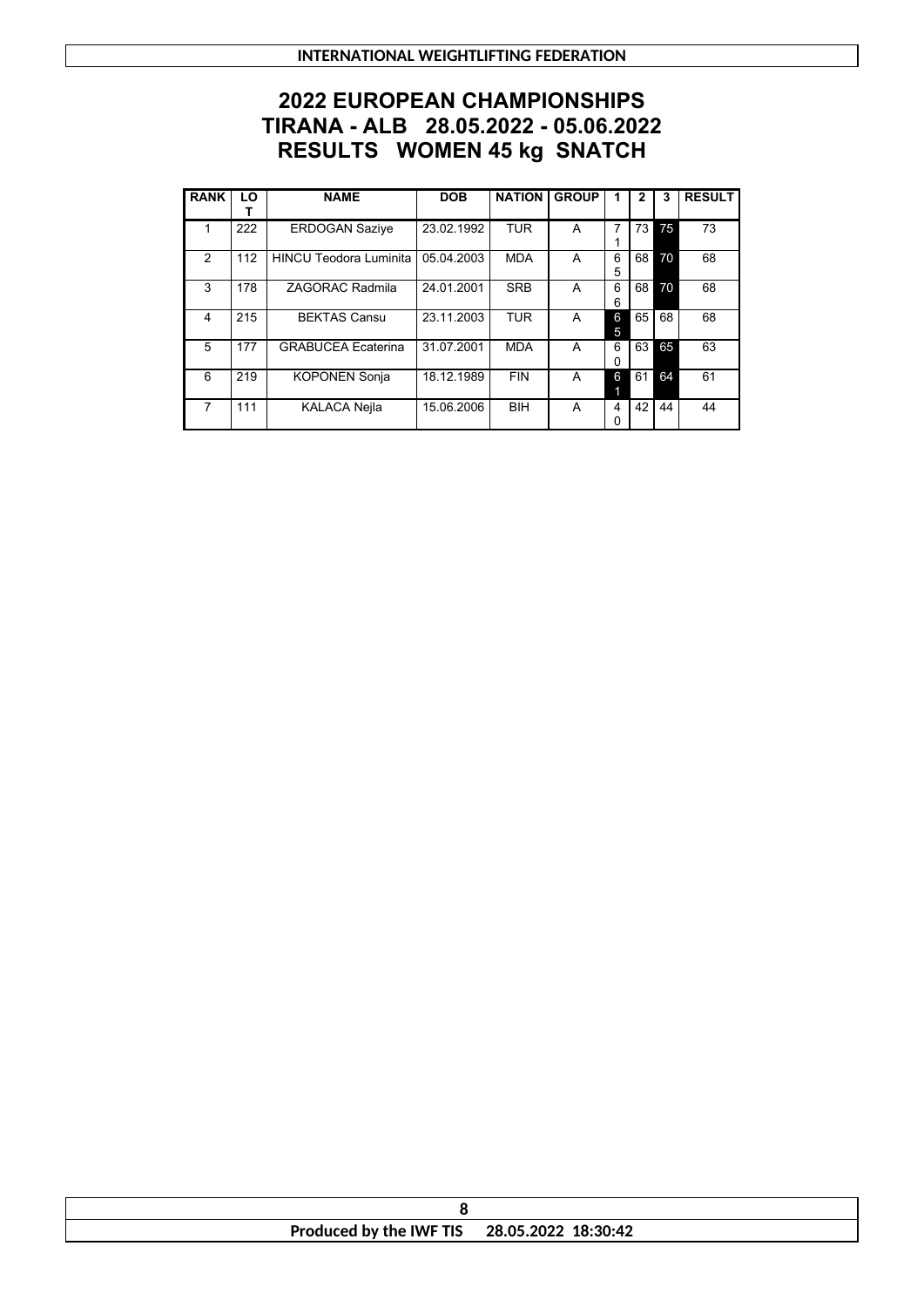**INTERNATIONAL WEIGHTLIFTING FEDERATION**

## **2022 EUROPEAN CHAMPIONSHIPS TIRANA - ALB 28.05.2022 - 05.06.2022 RESULTS WOMEN 45 kg C&J**

| <b>RANK</b> | <b>LOT</b> | <b>NAME</b>                   | <b>DOB</b> | <b>NATION</b> | <b>GROUP</b> |   | 2  | 3  | <b>RESULT</b> |
|-------------|------------|-------------------------------|------------|---------------|--------------|---|----|----|---------------|
|             | 222        | <b>ERDOGAN Sazive</b>         | 23.02.199  | <b>TUR</b>    | A            | 8 | 90 |    | 90            |
|             |            |                               |            |               |              | 8 |    |    |               |
| 2           | 215        | <b>BEKTAS Cansu</b>           | 23.11.200  | <b>TUR</b>    | A            | 8 | 85 | 85 | 85            |
|             |            |                               |            |               |              | 3 |    |    |               |
| 3           | 178        | <b>ZAGORAC Radmila</b>        | 24.01.200  | <b>SRB</b>    | A            | 8 | 82 | 84 | 84            |
|             |            |                               |            |               |              | 0 |    |    |               |
| 4           | 112        | <b>HINCU Teodora Luminita</b> | 05.04.200  | <b>MDA</b>    | A            | 8 | 81 | 83 | 83            |
|             |            |                               |            |               |              | 0 |    |    |               |
| 5           | 177        | <b>GRABUCEA Ecaterina</b>     | 31.07.200  | <b>MDA</b>    | A            | 8 | 82 | 84 | 82            |
|             |            |                               |            |               |              | 0 |    |    |               |
| 6           | 219        | <b>KOPONEN Sonja</b>          | 18.12.198  | <b>FIN</b>    | A            | 7 | 76 | 77 | 77            |
|             |            |                               | 9          |               |              | 3 |    |    |               |
|             | 111        | <b>KALACA Nejla</b>           | 15.06.200  | <b>BIH</b>    | A            | 5 | 51 | 51 | 51            |
|             |            |                               | 6          |               |              |   |    |    |               |

| Produced by the IWF TIS 28.05.2022 18:30:53 |  |
|---------------------------------------------|--|